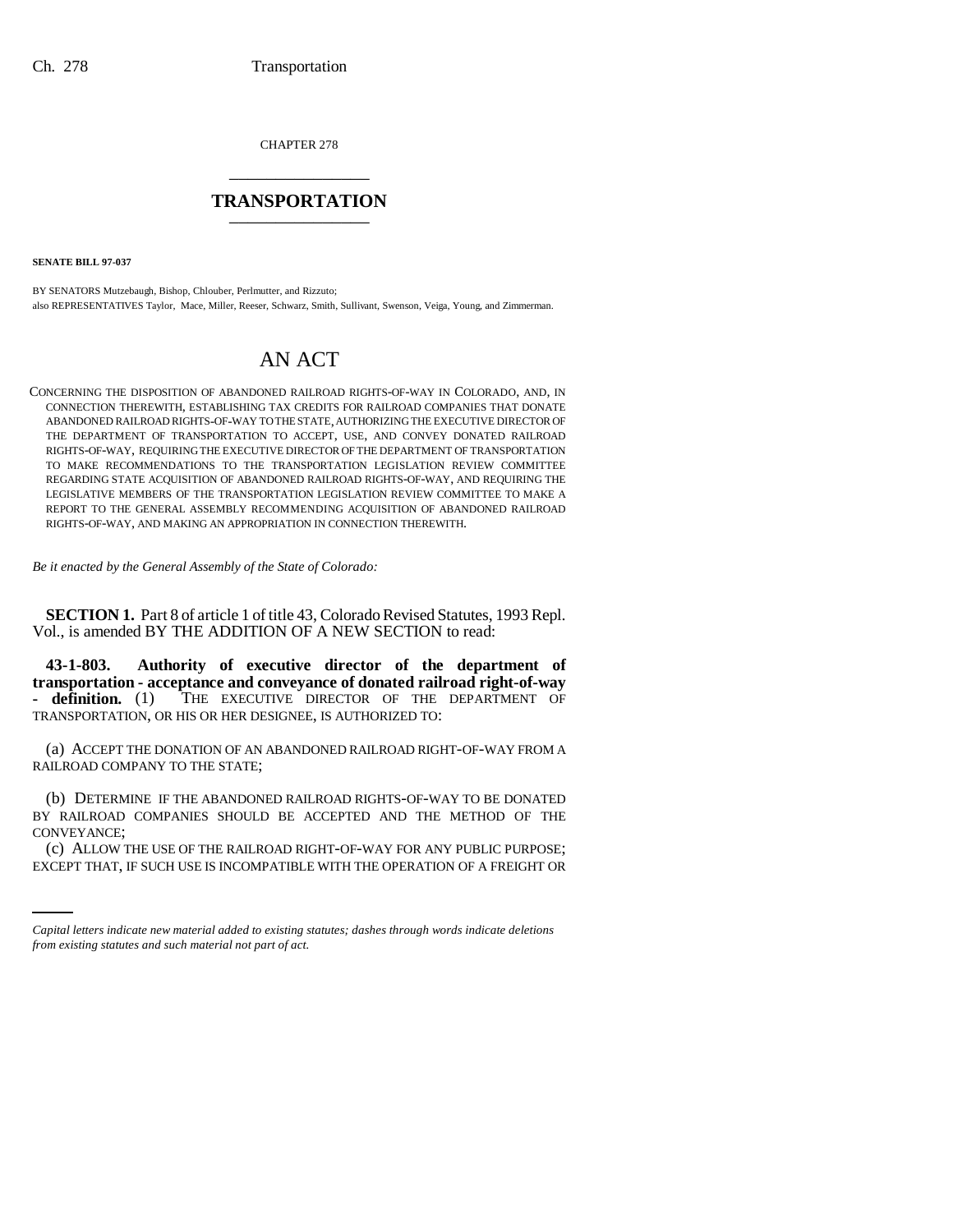Transportation Ch. 278

PASSENGER RAIL SERVICE AS DETERMINED BY THE DIRECTOR, THE USE INCOMPATIBLE WITH RAIL SERVICE SHALL CEASE WHEN RAIL SERVICE COMMENCES.

(2) THE EXECUTIVE DIRECTOR SHALL, AS SOON AS IS PRACTICABLE, SELL, TRADE, OR OTHERWISE CONVEY RAILROAD RIGHTS-OF-WAYS OBTAINED PURSUANT TO SUBSECTION (1) OF THIS SECTION TO AN INDIVIDUAL, FIRM, CORPORATION, PARTNERSHIP, ASSOCIATION, OR OTHER LEGAL ENTITY THAT HAS BEEN FOUND BY THE EXECUTIVE DIRECTOR TO BE CAPABLE OF OPERATING A FREIGHT OR PASSENGER RAIL SERVICE.

(3) UPON THE SALE OF THE RAILROAD RIGHT-OF-WAY TO AN INDIVIDUAL, FIRM, CORPORATION, PARTNERSHIP, ASSOCIATION, OR OTHER LEGAL ENTITY THAT HAS BEEN FOUND BY THE EXECUTIVE DIRECTOR TO BE CAPABLE OF OPERATING A FREIGHT OR PASSENGER RAIL SERVICE, THE EXECUTIVE DIRECTOR SHALL DEPOSIT THE PROCEEDS OF THE SALE IN THE STATE RAIL BANK FUND, CREATED IN SECTION 43-1-1309.

(4) FOR PURPOSES OF THIS SECTION, "ABANDONED RAILROAD RIGHT-OF-WAY" MEANS ANY REAL PROPERTY OR INTEREST IN REAL PROPERTY THAT IS OR HAS BEEN OWNED AND OPERATED BY A RAILROAD COMPANY FOR RAIL SERVICE UPON WHICH THE SURFACE TRANSPORTATION BOARD OR OTHER RESPONSIBLE FEDERAL AGENCY HAS PERMITTED DISCONTINUANCE OF SERVICE AND DISPOSAL OF THE REAL PROPERTY OR INTEREST IN THE REAL PROPERTY. "ABANDONED RAILROAD RIGHT-OF-WAY" INCLUDES ANY FIXTURES TO THE REAL PROPERTY, INCLUDING RAILROAD TRACKS, THAT ARE USED OR USEABLE IN RAIL SERVICE.

**SECTION 2.** Article 1 of title 43, Colorado Revised Statutes, 1993 Repl. Vol., as amended, is amended BY THE ADDITION OF A NEW PART to read:

## PART 13 ACQUISITION OF ABANDONED RAILROAD RIGHTS-OF-WAY

**43-1-1301. Legislative declaration.** (1) THE GENERAL ASSEMBLY HEREBY FINDS AND DECLARES THAT THE ABANDONMENT OF RAILROAD RIGHTS-OF-WAY AND THE RESULTING LOSS OF RAILROAD SERVICE AND ESTABLISHED RAILROAD CORRIDORS WILL HAVE AN ADVERSE IMPACT ON THE CITIZENS OF THE STATE OF COLORADO. THE GENERAL ASSEMBLY FURTHER DECLARES THAT THE PRESERVATION OF THESE ABANDONED RAILROAD CORRIDORS, BEFORE THE LINES ARE DISMANTLED AND SALVAGED, IS NECESSARY TO ENSURE THE CONTINUED AVAILABILITY OF THESE CORRIDORS FOR FREIGHT OR PASSENGER RAIL SERVICE OR OTHER PUBLIC USES SHOULD NO RAIL SERVICE OPERATOR BE IMMEDIATELY AVAILABLE.

(2) THE GENERAL ASSEMBLY HEREBY FINDS AND DECLARES THAT THE PRESERVATION OF RAILROAD SERVICE AND RAILROAD RIGHTS-OF-WAY BENEFITS THE TRANSPORTATION SYSTEM AND THE ECONOMY OF THE STATE. THE GENERAL ASSEMBLY FURTHER FINDS AND DECLARES THAT THE LOSS OF RAILROAD SERVICE AND OF RAILROAD RIGHTS-OF-WAY THREATEN THE POTENTIAL FUTURE USE OF ESTABLISHED RAILROAD CORRIDORS FOR TRANSPORTATION PURPOSES IF THE RAIL LINES OR RIGHTS-OF-WAY ARE ALLOWED TO BE ABANDONED OR SOLD FOR PURPOSES OTHER THAN TRANSPORTATION.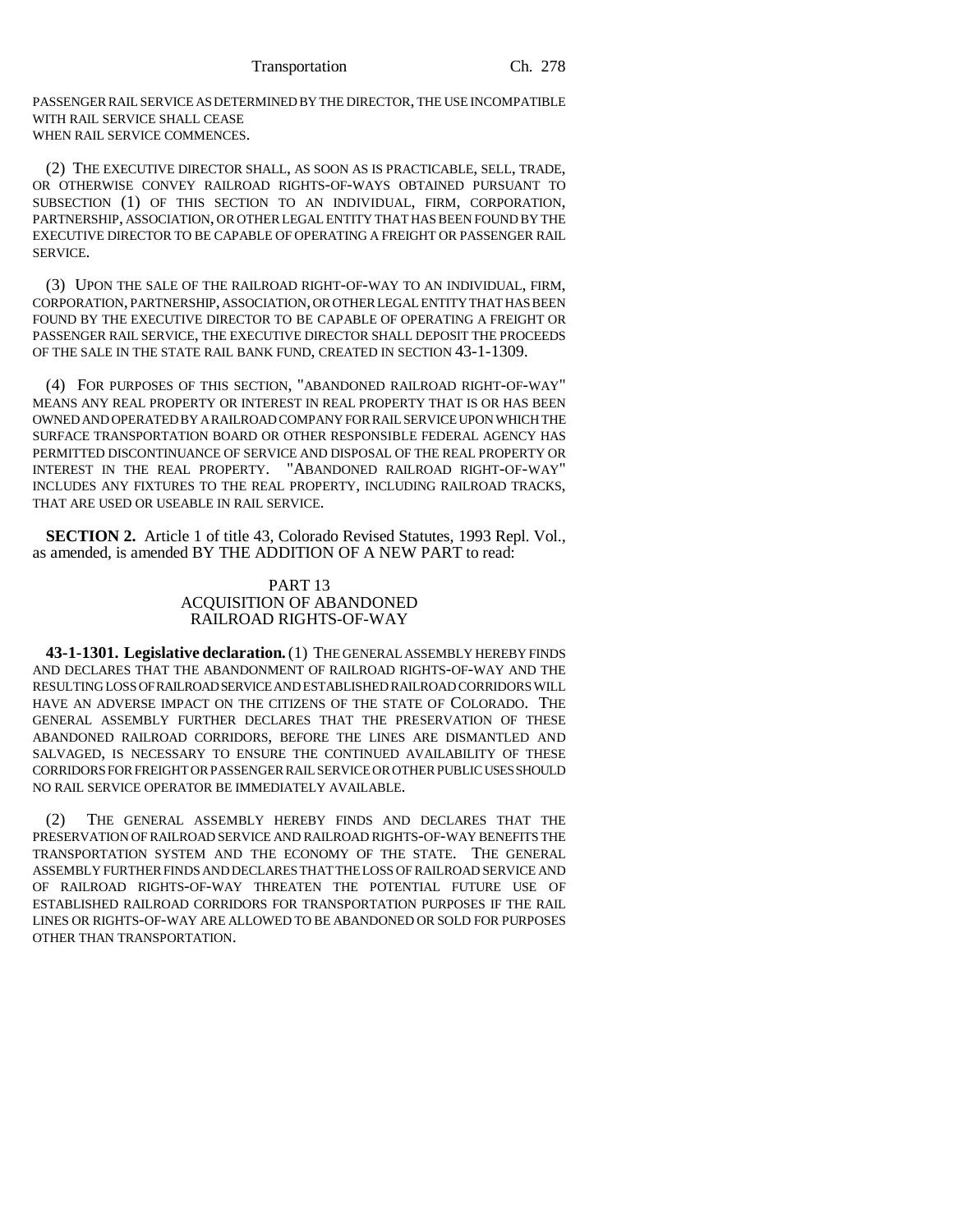### Ch. 278 Transportation

(3) IT IS THE INTENT OF THE GENERAL ASSEMBLY BY ENACTING THIS PART 13 TO ESTABLISH AND ENDORSE POLICIES TO ENCOURAGE THE CONTINUED USE OF EXISTING RAIL LINES, PRESERVE LINES AND RIGHTS-OF-WAY, AND PROMOTE THE FUTURE USE OF RAILROAD RIGHTS-OF-WAY FOR TRANSPORTATION AND INTERIM RECREATIONAL PURPOSES.

(4) IF A RAIL LINE OR RIGHT-OF-WAY PROPOSED FOR ABANDONMENT IS BEING CONSIDERED FOR ACQUISITION BY THE STATE FOR TRANSPORTATION PURPOSES, WHICH MAY INCLUDE INTERIM RECREATIONAL PURPOSES, THE REGIONAL PLANNING COMMISSIONS, ACTING ON BEHALF OF THE TRANSPORTATION PLANNING REGIONS, SHALL ASSIST THE STATE IN DETERMINING APPROPRIATE USES OF SUCH RAIL LINE OR RIGHT-OF-WAY. THE DEPARTMENT AND THE REGIONAL PLANNING COMMISSIONS SHALL INCLUDE IN THEIR DELIBERATIONS REPRESENTATIVES FROM EACH OF THE FOLLOWING INTERESTS, IF SUCH INTERESTS ARE NOT ALREADY REPRESENTED; PRIVATE PROPERTY OWNERS, RECREATION AND ENVIRONMENTAL INTERESTS, THE DEPARTMENT OF LOCAL AFFAIRS, AND THE DEPARTMENT OF NATURAL RESOURCES.

**43-1-1302. Definitions.** AS USED IN THIS PART 13, UNLESS THE CONTEXT OTHERWISE REQUIRES:

(1) "INTERIM RECREATIONAL PURPOSES" MEANS A USE FOR HIKING, BIKING, EQUESTRIAN, OR SIMILAR RECREATIONAL USE WHICH DOES NOT PREVENT THE RESTORATION AND RECONSTRUCTION OF THE RIGHT-OF-WAY FOR RAILROAD OR OTHER TRANSPORTATION PURPOSES.

(2) "RAILROAD RIGHT-OF-WAY" MEANS ANY REAL PROPERTY OR INTEREST IN REAL PROPERTY THAT IS OR HAS BEEN OWNED BY A RAILROAD COMPANY AS THE SITE, OR IS ADJACENT TO THE SITE, OF AN EXISTING OR FORMER RAIL LINE, INCLUDING FIXTURES SUCH AS RAILROAD TRACKS, THAT MAY BE USED OR ARE USABLE TO CONTINUE RAIL SERVICE.

(3) "TLRC" MEANS THE TRANSPORTATION LEGISLATION REVIEW COMMITTEE, CREATED IN SECTION 43-2-145.

**43-1-1303. Duties of the executive director - TLRC approval - property eligible for acquisition.** (1) AN EXISTING RAIL LINE OR RAILROAD RIGHT-OF-WAY OR AN ABANDONED RAILROAD RIGHT-OF-WAY IS ELIGIBLE FOR ACQUISITION BY THE DEPARTMENT IF THE EXECUTIVE DIRECTOR DETERMINES THAT IT SERVES OR MAY SERVE ANY ONE OR MORE OF THE FOLLOWING PURPOSES:

(a) PRESERVATION OF THE RAIL LINE FOR FREIGHT OR PASSENGER SERVICE;

(b) MAINTENANCE OF A RAIL CORRIDOR OR RAILROAD RIGHT-OF-WAY FOR FUTURE TRANSPORTATION PURPOSES OR INTERIM RECREATIONAL PURPOSES;

(c) ACCESS TO SURROUNDING STATE MANUFACTURING FACILITIES, AGRICULTURAL AREAS, OR OTHER LOCALES THAT MAY BE ADVERSELY AFFECTED BY THE LOSS OF RAIL SERVICE OR LOSS OF THE RAILROAD CORRIDOR; OR

(d) ANY PUBLIC USE OF THE RAIL LINE OR RAILROAD RIGHT-OF-WAY THAT IS COMPATIBLE WITH THE FUTURE USE AS A RAILROAD OR OTHER TRANSPORTATION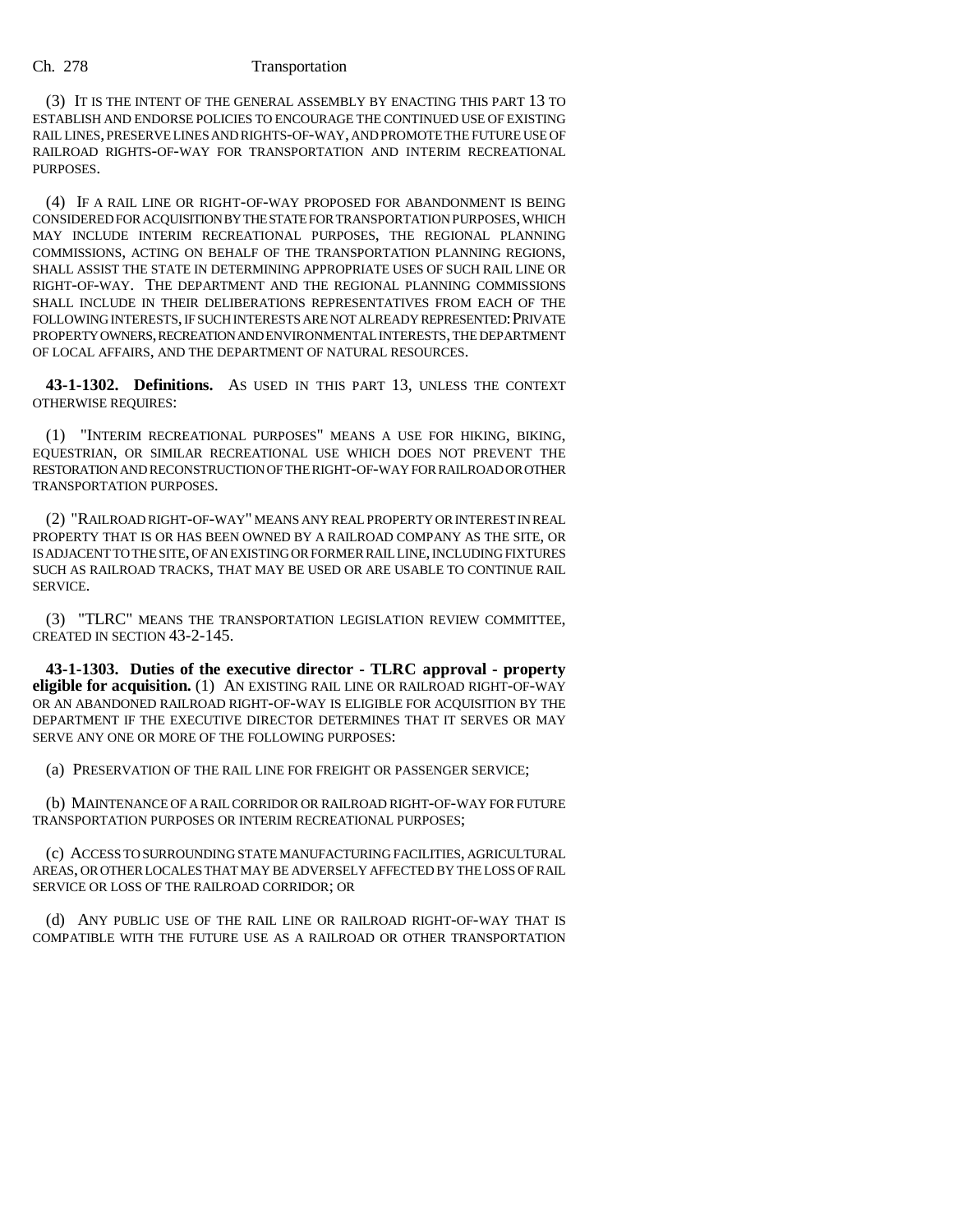SYSTEM AS TRANSPORTATION IS DEFINED IN SECTION 43-1-102.

(2) THE COMMISSION SHALL REVIEW ANY PROPERTY DETERMINED TO BE ELIGIBLE FOR ACQUISITION AND APPROVE THE ACQUISITION BEFORE THE EXECUTIVE DIRECTOR SUBMITS THE PRIORITIZED LIST OF RAIL LINES OR RIGHTS-OF-WAY TO BE ACQUIRED TO THE TLRC PURSUANT TO SUBSECTION (3) OF THIS SECTION.

(3) THE EXECUTIVE DIRECTOR SHALL SUBMIT A PRIORITIZED LIST WITH RECOMMENDATIONS TO THE TLRC CONCERNING THE RAILROAD RIGHTS-OF-WAY OR RAIL LINES PROPOSED TO BE ACQUIRED BY THE STATE AND THEIR PROPOSED USES.

(4) THE EXECUTIVE DIRECTOR MAY ACCEPT GIFTS, GRANTS, AND DONATIONS FOR PURPOSES OF THIS PART 13, AND ANY MONEYS SO RECEIVED SHALL BE DEPOSITED WITH THE STATE TREASURER TO BE CREDITED TO THE STATE RAIL BANK FUND, CREATED IN SECTION 43-1-1309.

**43-1-1304. Notice of rail line or right-of-way availability.** WHENEVER AN OWNER OF A RAIL LINE OR RAILROAD RIGHT-OF-WAY INTENDS TO DISPOSE OF SUCH PROPERTY, THE OWNER SHALL NOTIFY THE EXECUTIVE DIRECTOR OF SUCH INTENTION IN WRITING. THE EXECUTIVE DIRECTOR SHALL, WITHIN THIRTY DAYS AFTER THE RECEIPT OF SUCH NOTICE, INFORM ALL DEPARTMENTS OF THE STATE OF COLORADO, THE METROPOLITAN OR REGIONAL TRANSPORTATION AUTHORITIES, AND CITIES, COUNTIES, AND TOWNS WHERE THE PROPERTY OR A PORTION THEREOF IS LOCATED OF THE OWNER'S INTENTION TO DISPOSE OF THE RAIL LINE OR RIGHT-OF-WAY. THE STATE AND ANY METROPOLITAN OR REGIONAL TRANSPORTATION AUTHORITY, CITIES, COUNTIES, AND TOWNS AFFECTED BY THE INTENDED DISPOSAL SHALL HAVE NINETY DAYS AFTER THE ANNOUNCEMENT OF THE INTENDED DISPOSAL IN WHICH TO CONTACT THE OWNER IN WRITING TO EXPRESS AN INTEREST IN ACQUIRING THE PROPERTY OR PRESERVING RAIL SERVICE. IF THE OWNER RECEIVES WRITTEN NOTICE WITHIN THE NINETY-DAY PERIOD AFTER THE ANNOUNCEMENT OF THE INTENDED DISPOSAL, THE OWNER SHALL PROVIDE SUCH PUBLIC ENTITIES THE OPPORTUNITY TO PURCHASE THE RAIL LINE OR RIGHT-OF-WAY.

**43-1-1305. Acquisition for state rail bank.** (1) THE DEPARTMENT, SUBJECT TO SECTION 43-1-1303, MAY ACQUIRE BY PURCHASE ALL OR PART OF ANY ELIGIBLE RAIL LINE OR RIGHT-OF-WAY MADE AVAILABLE AS PROVIDED IN THIS PART 13. RAIL LINES AND RIGHTS-OF-WAY PURCHASED BY THE DEPARTMENT PURSUANT TO THIS PART 13 SHALL CONSTITUTE THE STATE RAIL BANK.

(2) PRIOR TO ANY ACQUISITION OF A RAIL LINE OR RIGHT-OF-WAY PURSUANT TO THIS PART 13 OR SECTION 43-1-803, THE DEPARTMENT SHALL PREPARE AN ENVIRONMENTAL AUDIT OF THE PROPERTY AND SHALL CONSIDER THE ENVIRONMENTAL CONDITION OF THE PROPERTY IN ITS ACQUISITION.

(3) THE COMMISSION SHALL REVIEW ANY PROPERTY DETERMINED TO BE ELIGIBLE FOR ACQUISITION AND APPROVE THE ACQUISITION BEFORE THE EXECUTIVE DIRECTOR SUBMITS THE PRIORITIZED LIST OF RAIL LINE OR RIGHT-OF-WAY TO BE ACQUIRED TO THE TLRC PURSUANT TO SECTION 43-1-1303 (3).

**43-1-1306. Disposition of state rail bank property.** (1) THE EXECUTIVE DIRECTOR SHALL MAINTAIN PROPERTY WITHIN THE STATE RAIL BANK, INCLUDING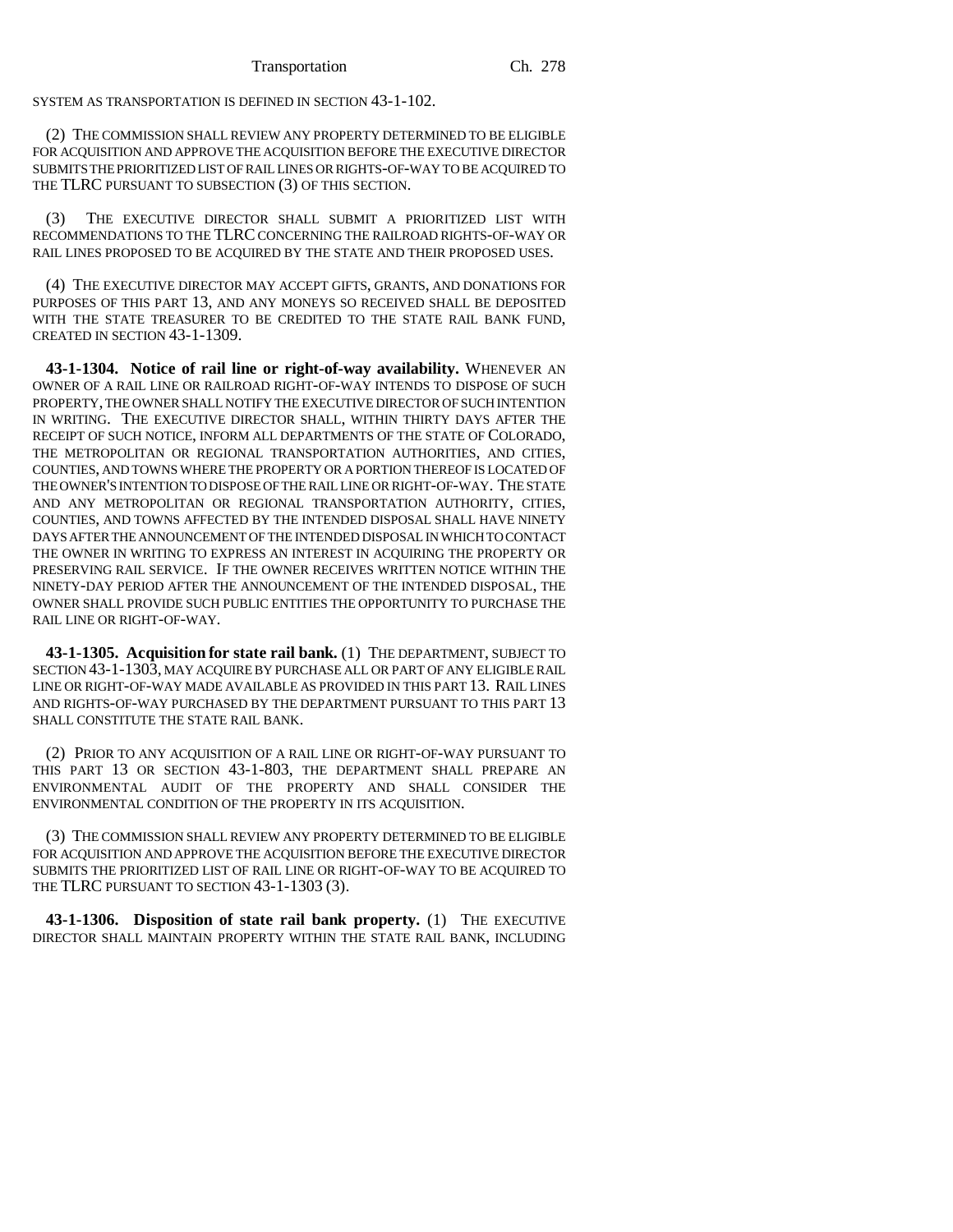### Ch. 278 Transportation

WEED CONTROL, IN A MANNER THAT MINIMIZES MAINTENANCE COSTS AND PROVIDES A BENEFIT TO THE STATE. THE EXECUTIVE DIRECTOR SHALL ASSUME THE RESPONSIBILITIES OF THE ABANDONING RAILROAD COMPANY FOR THE CONSTRUCTION AND MAINTENANCE OF FENCING OF ABANDONED RAIL LINES OR RAILROAD RIGHTS-OF-WAY WITHIN THE STATE RAIL BANK; EXCEPT THAT, WHERE NO AGREEMENT EXISTS, THEN NO REQUIREMENT FOR FENCING SHALL BE IMPOSED.

(2) THE EXECUTIVE DIRECTOR MAY MAKE PROPERTY IN THE STATE RAIL BANK AVAILABLE FOR INTERIM RECREATIONAL PURPOSES, BUT SUCH INTERIM RECREATIONAL USE SHALL NOT LIMIT THE ABILITY TO RESTORE OR RECONSTRUCT THE PROPERTY FOR RAILROAD SERVICE OR OTHER TRANSPORTATION SERVICES.

(3) THE EXECUTIVE DIRECTOR SHALL PROVIDE A FIRST RIGHT OF REFUSAL TO PURCHASE OR LEASE ANY RAIL LINE OR RAILROAD RIGHT-OF-WAY HELD IN THE STATE RAIL BANK TO METROPOLITAN OR REGIONAL TRANSPORTATION AUTHORITIES, CITIES, TOWNS, COUNTIES, OR MASS TRANSIT AGENCIES IF THOSE ENTITIES HAVE FIRST UNDERTAKEN AND APPROVED A PLAN OR PROGRAM TO USE THE PROPERTY FOR TRANSPORTATION PURPOSES.

(4) THE EXECUTIVE DIRECTOR MAY SELL OR LEASE ANY RAIL LINE OR RAILROAD RIGHT-OF-WAY HELD IN THE STATE RAIL BANK TO A FINANCIALLY RESPONSIBLE RAILROAD OPERATOR WHO WILL USE THE PROPERTY TO PROVIDE RAIL SERVICE. IN ANY SALE OF A RAIL LINE OR RAILROAD RIGHT-OF-WAY HELD IN THE STATE RAIL BANK PURSUANT TO THIS SUBSECTION (4) OR SECTION 43-1-803 (2), THE EXECUTIVE DIRECTOR SHALL RETAIN A POSSIBILITY OF REVERTER TO THE STATE IN THE EVENT THAT THE RAILROAD OPERATOR ABANDONS THE RAIL LINE OR RAILROAD RIGHT-OF-WAY OR IF THE RAIL LINE OR RAILROAD RIGHT-OF-WAY IS USED OR CONVEYED FOR ANY PURPOSE OTHER THAN THE OPERATION OF RAILROAD SERVICES. ANY SUCH PROPERTY THAT REVERTS BACK TO THE STATE SHALL BE HELD IN THE STATE RAIL BANK.

(5) THE EXECUTIVE DIRECTOR MAY CONVERT PROPERTY IN THE STATE RAIL BANK TO OTHER TRANSPORTATION USES FOLLOWING APPROPRIATE STUDIES AND UPON APPROVAL BY THE COMMISSION AND THE TLRC.

(6) THE EXECUTIVE DIRECTOR SHALL ENSURE THAT, IN ANY SALE, LEASE, OR OTHER CONVEYANCE OF A RAIL LINE OR RAILROAD RIGHT-OF-WAY HELD IN THE STATE RAIL BANK, ANY AGREEMENT OF THE RAILROAD COMPANY THAT ABANDONED SUCH RAIL LINE OR RIGHT-OF-WAY TO CONSTRUCT OR MAINTAIN FENCING RELATIVE TO SUCH RAIL LINE OR RIGHT-OF-WAY SHALL BE TRANSFERRED TO THE PERSON TO WHOM THE RIGHT-OF-WAY IS CONVEYED.

(7) (a) ANY TRANSFER OF TITLE OF THE RAILROAD RIGHTS-OF-WAY FROM A RAILROAD COMPANY AS PROVIDED IN THIS PART 13 OR IN SECTION 43-1-803 SHALL NOT IMPAIR OR DIMINISH THE RIGHT OF ANY DITCH OWNER TO CONSTRUCT, OPERATE, MAINTAIN, OR ENLARGE ANY IRRIGATION DITCH AS PROVIDED BY LAW. ANY DAMAGE TO AN IRRIGATION DITCH THAT IS LOCATED IN OR ADJACENT TO SUCH RAILROAD RIGHT-OF-WAY AND ANY INCREASES IN DITCH MAINTENANCE CAUSED BY THE USE OF THE RAILROAD RIGHT-OF-WAY FOR A PUBLIC PURPOSE SHALL BE THE RESPONSIBILITY OF THE PERSON TO WHOM THE TITLE OF THE RAILROAD RIGHT-OF-WAY WAS TRANSFERRED. ANY SUCH TRANSFER OF TITLE SHALL NOT IMPAIR OR DIMINISH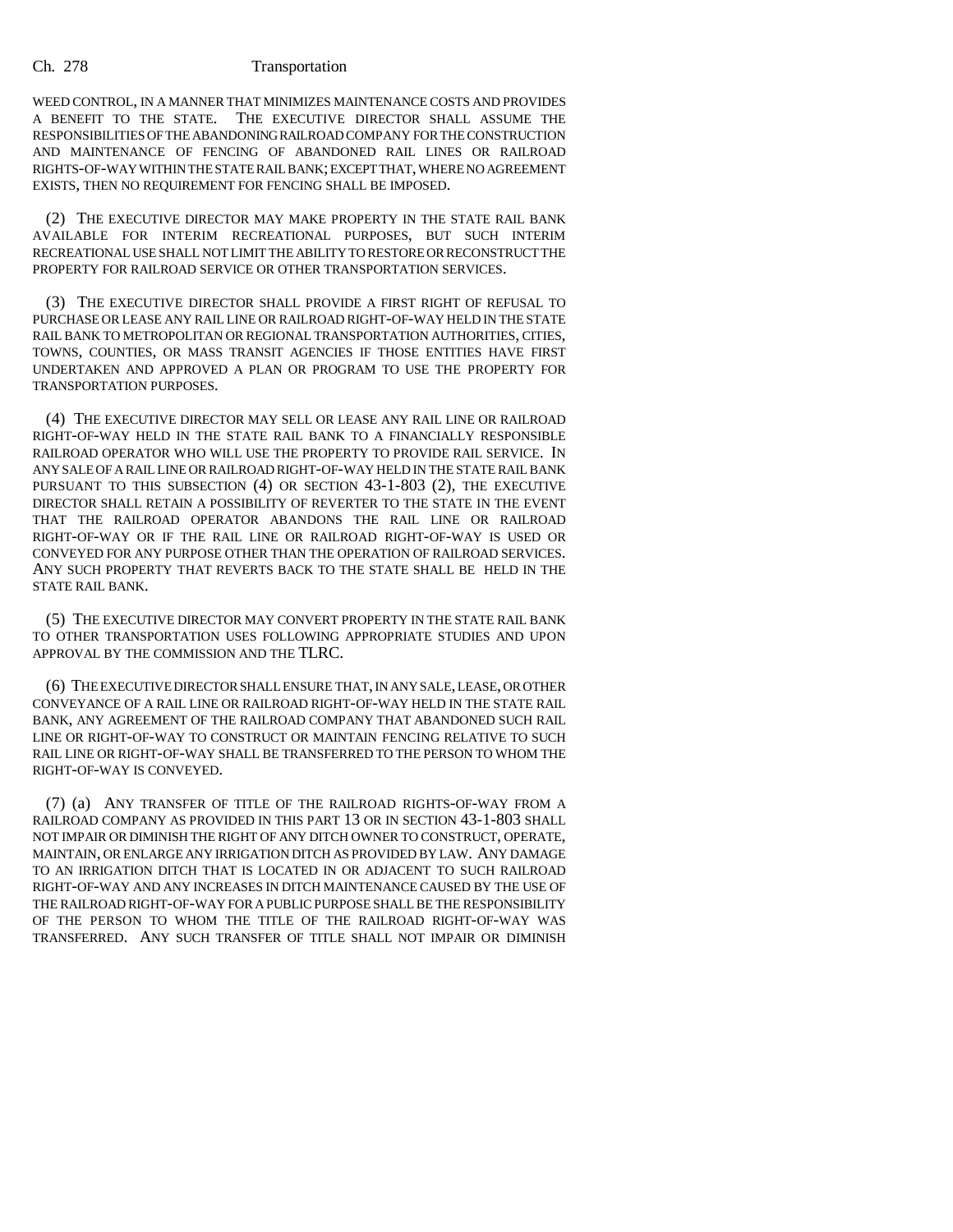EXISTING CONTRACTS BETWEEN THE RAILROAD COMPANY AND ANY DITCH OWNER FOR THE USE, OPERATION, AND MAINTENANCE OF ANY DITCH. THE EXECUTIVE DIRECTOR SHALL ENSURE THAT THE NECESSARY CONTRACT PROVISIONS AND DEED RESTRICTIONS OR ANNOTATIONS, PURSUANT TO THIS SUBSECTION (7), ARE MADE TO THE DOCUMENTS REQUIRED TO TRANSFER THE TITLE OF SUCH RAILROAD RIGHT-OF-WAY.

(b) AN OWNER OF AN IRRIGATION DITCH LOCATED IN OR ADJACENT TO THE RAILROAD RIGHT-OF-WAY TO WHICH TITLE IS TRANSFERRED AS PROVIDED IN THIS PART 13 OR IN SECTION 43-1-803 IS IMMUNE FROM SUIT AND FROM ANY AND ALL LIABILITY ARISING OUT OF OR RELATED TO THE USE OF THE RAILROAD RIGHT-OF-WAY FOR A PUBLIC PURPOSE.

**43-1-1307. Powers and duties of the transportation legislation review committee concerning state acquisition of abandoned railroad rights-of-way.** (1) THE TRANSPORTATION LEGISLATION REVIEW COMMITTEE SHALL STUDY THE RECOMMENDATIONS OF THE EXECUTIVE DIRECTOR MADE PURSUANT TO SECTION 43-1-1303(3) FOR ACQUISITION OF, AND USE OR USES FOR, ABANDONED OR PROPOSED TO BE ABANDONED RAILROAD RIGHTS-OF-WAY. ON OR BEFORE OCTOBER 1 OF EACH YEAR, THE EXECUTIVE DIRECTOR SHALL SUBMIT A PRIORITIZED LIST THAT SHALL INCLUDE RECOMMENDATIONS FOR THE ACQUISITION AND PROPOSED USE OF ABANDONED OR PROPOSED TO BE ABANDONED RAILROAD RIGHTS-OF-WAY. THE MEMBERS OF THE TRANSPORTATION LEGISLATION REVIEW COMMITTEE SHALL DETERMINE WHICH ABANDONED RAILROAD RIGHTS-OF-WAY MAY BE ACQUIRED BY THE DEPARTMENT AND FUNDED OUT OF THE STATE RAIL BANK FUND, CREATED IN SECTION 43-1-1309, BASED UPON THE GREATEST NEED AND ITS PROPOSED USE OR USES.

(2) THE TRANSPORTATION LEGISLATION REVIEW COMMITTEE MAY HOLD SUCH HEARINGS AS IT DETERMINES NECESSARY TO CONSIDER REPORTS, STUDIES, AND OTHER PERTINENT INFORMATION FROM ANY SOURCE, INCLUDING AFFECTED INDIVIDUALS, POLITICAL SUBDIVISIONS, RAILROAD COMPANIES, OR OTHER ENTITIES, WITH RESPECT TO THE ACQUISITION OF ABANDONED RAILROAD RIGHTS-OF-WAY.

(3) THE TRANSPORTATION LEGISLATION REVIEW COMMITTEE MAY DETERMINE THE PRIORITY OF ACQUISITION OF, AND USE OR USES FOR, ABANDONED RAILROAD RIGHTS-OF-WAY BY THE DEPARTMENT.

**43-1-1308. Recommendations and findings of the transportation legislation review committee.** THE MEMBERS OF THE TRANSPORTATION LEGISLATION REVIEW COMMITTEE SHALL MAKE A WRITTEN REPORT SETTING FORTH ITS RECOMMENDATIONS, FINDINGS, AND COMMENTS AS TO EACH RECOMMENDATION FOR THE ACQUISITION OF ABANDONED RAILROAD RIGHTS-OF-WAY AND THEIR USES AND SUBMIT THE REPORT TO THE GENERAL ASSEMBLY.

**43-1-1309. State rail bank fund - creation.** THERE IS HEREBY CREATED THE STATE RAIL BANK FUND TO WHICH SHALL BE ALLOCATED SUCH REVENUES AS THE GENERAL ASSEMBLY MAY FROM TIME TO TIME DETERMINE. MONEYS IN THE STATE RAIL BANK FUND MAY BE USED FOR THE ACQUISITION, MAINTENANCE, IMPROVEMENT, OR DISPOSAL OF RAIL LINES OR RAILROAD RIGHTS-OF-WAY OR ANY OTHER PURPOSE NECESSARY TO CARRY OUT THE IMPLEMENTATION OF THIS PART 13. ALL UNAPPROPRIATED BALANCES IN THE FUND AT THE END OF ANY FISCAL YEAR SHALL